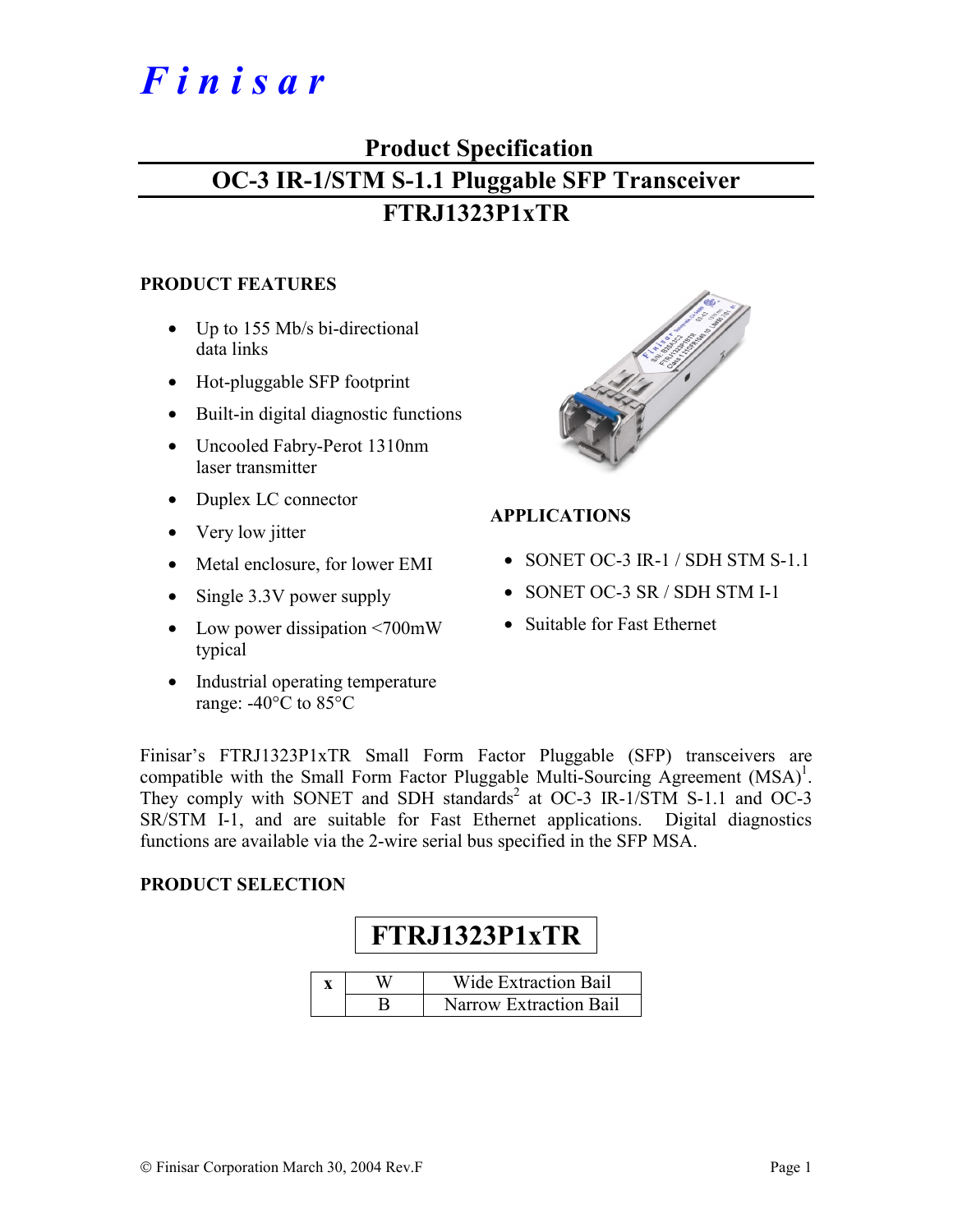| Pin            | Symbol            | <b>Name/Description</b>                                        | Ref.           |
|----------------|-------------------|----------------------------------------------------------------|----------------|
|                | $\rm V_{EET}$     | Transmitter Ground (Common with Receiver Ground)               |                |
| $\overline{2}$ | $T_{FAULT}$       | Transmitter Fault. Not supported.                              |                |
| 3              | $T_{\rm DIS}$     | Transmitter Disable. Laser output disabled on high or open.    | $\overline{2}$ |
| 4              | $MOD$ $DEF(2)$    | Module Definition 2. Data line for Serial ID.                  | 3              |
| 5              | $MOD$ DEF(1)      | Module Definition 1. Clock line for Serial ID.                 | 3              |
| 6              | $MOD$ $DEF(0)$    | Module Definition 0. Grounded within the module.               | 3              |
| 7              | Rate Select       | No connection required                                         | 4              |
| 8              | LOS               | Loss of Signal indication. Logic 0 indicates normal operation. | 5              |
| 9              | $\rm V_{EER}$     | Receiver Ground (Common with Transmitter Ground)               |                |
| 10             | $\rm V_{EER}$     | Receiver Ground (Common with Transmitter Ground)               |                |
| 11             | $\rm V_{\rm EER}$ | Receiver Ground (Common with Transmitter Ground)               |                |
| 12             | RD-               | Receiver Inverted DATA out. AC Coupled.                        |                |
| 13             | $RD+$             | Receiver Non-inverted DATA out. AC Coupled.                    |                |
| 14             | $\rm V_{EER}$     | Receiver Ground (Common with Transmitter Ground)               |                |
| 15             | $V_{CCR}$         | Receiver Power Supply                                          |                |
| 16             | $V_{\text{CCT}}$  | <b>Transmitter Power Supply</b>                                |                |
| 17             | $\rm V_{EET}$     | Transmitter Ground (Common with Receiver Ground)               |                |
| 18             | $TD+$             | Transmitter Non-Inverted DATA in. AC Coupled.                  |                |
| 19             | TD-               | Transmitter Inverted DATA in. AC Coupled.                      |                |
| 20             | $V_{EET}$         | Transmitter Ground (Common with Receiver Ground)               |                |

#### **I. Pin Descriptions**

Notes:

1. Circuit ground is internally isolated from chassis ground.

- 2. Laser output disabled on  $T_{DIS} > 2.0V$  or open, enabled on  $T_{DIS} < 0.8V$ .
- 3. Should be pulled up with 4.7k 10kohms on host board to a voltage between 2.0V and 3.5V. MOD DEF(0) pulls line low to indicate module is plugged in.
- 4. Finisar FTRJ1323P1xTR transceivers operate between OC-3 and 125 Mbit/s without active control.
- 5. LOS is open collector output. Should be pulled up with 4.7k 10kohms on host board to a voltage between 2.0V and 3.5V. Logic 0 indicates normal operation; logic 1 indicates loss of signal.



**Pinout of Connector Block on Host Board**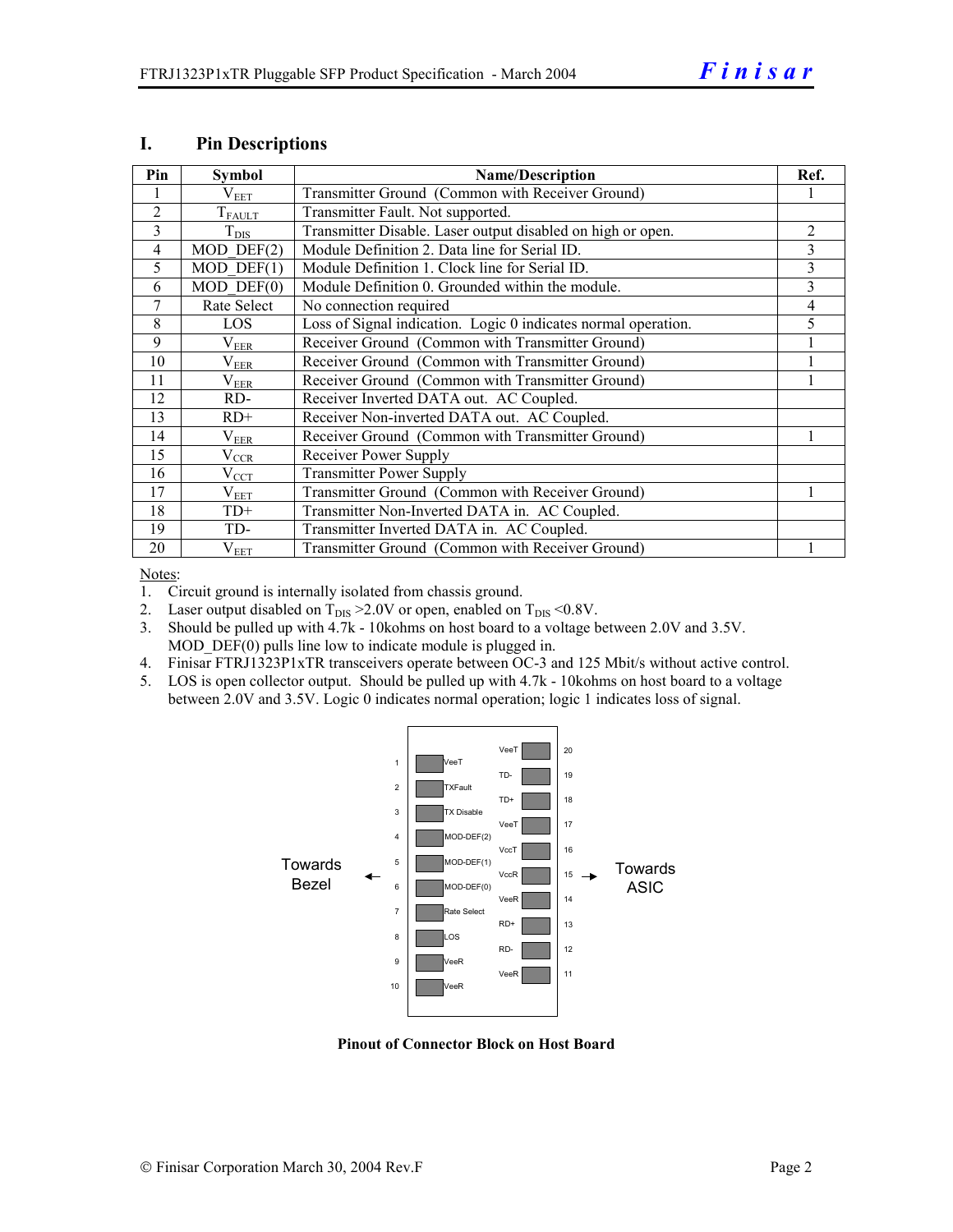#### **II. Absolute Maximum Ratings**

| <b>Parameter</b>                  | <b>Symbol</b> | Min    | Tvp | Max | Unit          | Ref. |
|-----------------------------------|---------------|--------|-----|-----|---------------|------|
| Maximum Supply Voltage            | Vcc           | $-0.5$ |     |     |               |      |
| Storage Temperature               |               | $-40$  |     | 100 | $\circ$       |      |
| <b>Case Operating Temperature</b> | m<br>OP.      | -40    |     |     | $\Omega$      |      |
| Relative Humidity                 |               |        |     |     | $\frac{0}{0}$ |      |

#### **III.** Electrical Characteristics ( $T_{OP}$  = -40 to 85 °C,  $V_{CC}$  = 3.10 to 3.50 Volts)

| <b>Parameter</b>                    | <b>Symbol</b>          | Min         | <b>Typ</b> | Max          | Unit    | Ref.           |
|-------------------------------------|------------------------|-------------|------------|--------------|---------|----------------|
| <b>Supply Voltage</b>               | Vcc                    | 3.10        |            | 3.50         |         |                |
| <b>Supply Current</b>               | Icc                    |             | 165        | 300          | mA      |                |
| <b>Transmitter</b>                  |                        |             |            |              |         |                |
| Input differential impedance        | $R_{in}$               |             | 100        |              | Ω       | $\overline{2}$ |
| Single ended data input swing       | Vin, pp                | 250         |            | 1200         | mV      |                |
| Transmit Disable Voltage            | $\rm V_{D}$            | $Vec-1.3$   |            | Vcc          | V       |                |
| Transmit Enable Voltage             | $\rm V_{EN}$           | Vee         |            | $Vee+0.8$    | V       | 3              |
| <b>Transmit Disable Assert Time</b> |                        |             |            | 10           | $\mu$ s |                |
| Receiver                            |                        |             |            |              |         |                |
| Single ended data output swing      | Vout, pp               | 300         | 400        | 800          | mV      | $\overline{4}$ |
| Data rise/fall time                 | $\mathrm{t_{r}}$       |             | 250        | 500          | ps      | 5              |
| <b>LOS</b> Fault                    | $V_{\text{LOS}}$ fault | $Vec - 0.5$ |            | $Vec_{HOST}$ | V       | 6              |
| <b>LOS Normal</b>                   | $V_{LOS\,norm}$        | Vee         |            | $Vee+0.5$    | V       | 6              |
| Power Supply Rejection              | <b>PSR</b>             | 100         |            |              | mVpp    | 7              |

Notes:

- 1. Non condensing
- 2. AC coupled.
- 3. Or open circuit.
- 4. Into 100 ohm differential termination.
- 5.  $20 80 \%$
- 6. Loss Of Signal is LVTTL. Logic 0 indicates normal operation; logic 1 indicates no signal detected.
- 7. All transceiver specifications are compliant with a power supply sinusoidal modulation of 20 Hz to 1.5 MHz up to specified value applied through the power supply filtering network shown on page 23 of the Small Form-factor Pluggable (SFP) Transceiver MultiSource Agreement (MSA), September 14, 2000.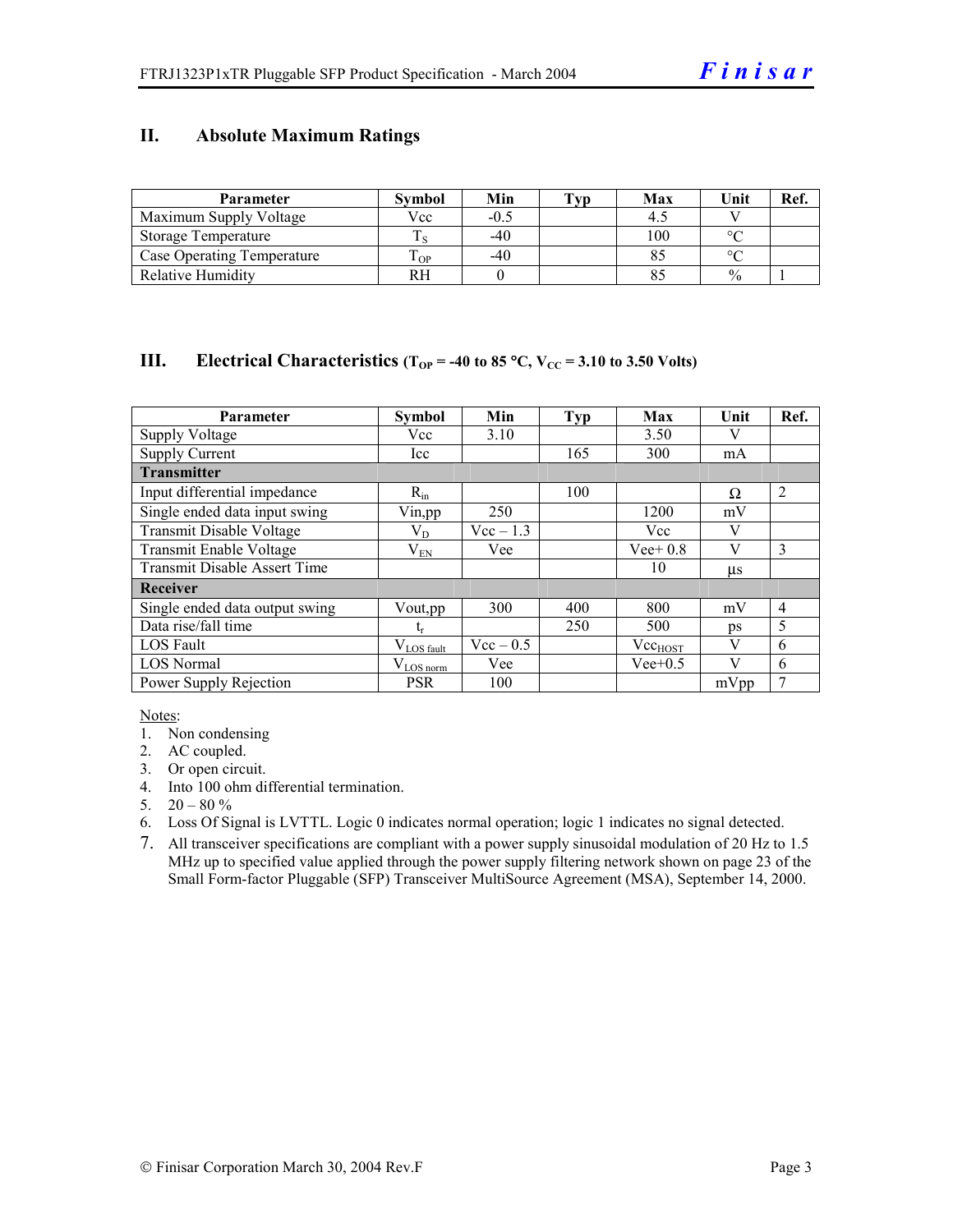| <b>Parameter</b>                  | <b>Symbol</b>     | Min   | <b>Typ</b> | Max    | Unit       | Ref.           |  |  |
|-----------------------------------|-------------------|-------|------------|--------|------------|----------------|--|--|
| <b>Transmitter</b>                |                   |       |            |        |            |                |  |  |
| Output Opt. Pwr: 9/125 SMF        | $P_{OUT}$         | $-15$ |            | $-8$   | dBm        | 1              |  |  |
| Optical Wavelength                | λ                 | 1261  |            | 1360   | nm         |                |  |  |
| Spectral Width                    | σ                 |       |            | 7.7    | nm         |                |  |  |
| <b>Optical Extinction Ratio</b>   | ER                | 8.2   |            |        | dB         |                |  |  |
| Optical Rise/Fall Time            | $t_r / t_f$       |       |            | 500    | $\n  DS\n$ | $\overline{2}$ |  |  |
| <b>Relative Intensity Noise</b>   | <b>RIN</b>        |       |            | $-120$ | dB/Hz      |                |  |  |
| Generated Jitter (peak to peak)   | $J_{TX}p-p$       |       |            | 0.07   | UI         | 3              |  |  |
| Generated Jitter (rms)            | $J_{TX}$ rms      |       |            | 0.007  | UI         | 3              |  |  |
| Mask Margin                       |                   |       | 20%        |        |            |                |  |  |
| <b>Receiver</b>                   |                   |       |            |        |            |                |  |  |
| Average Rx Sensitivity @ OC-3     | $R_{SENS1}$       | $-28$ |            | $-8$   | dBm        | $\overline{4}$ |  |  |
| Average Rx Sensitivity @ 125 Mb/s | $R_{SEN2}$        | $-28$ |            | $-8$   | dBm        | $\overline{4}$ |  |  |
| Optical Center Wavelength         | $\lambda_{\rm C}$ | 1260  |            | 1600   | nm         |                |  |  |
| <b>LOS De-Assert</b>              | LOS <sub>D</sub>  |       |            | $-28$  | dBm        |                |  |  |
| <b>LOS Assert</b>                 | LOS <sub>A</sub>  | $-45$ |            |        | dBm        |                |  |  |
| <b>LOS</b> Hysteresis             |                   | 0.5   |            |        | dB         |                |  |  |

#### **IV.** Optical Characteristics ( $T_{OP}$  = -40 to 85 °C,  $V_{CC}$  = 3.10 to 3.50 Volts)

Notes:

1. Class 1 Laser Safety per FDA/CDRH and EN (IEC) 60825 regulations.

2. Unfiltered, 20-80%

3. Jitter measurements taken using Agilent OMNIBERT 718 in accordance with GR-253.

4. With worst-case extinction ratio. Measured with a PRBS  $2^{23}$ -1 test pattern.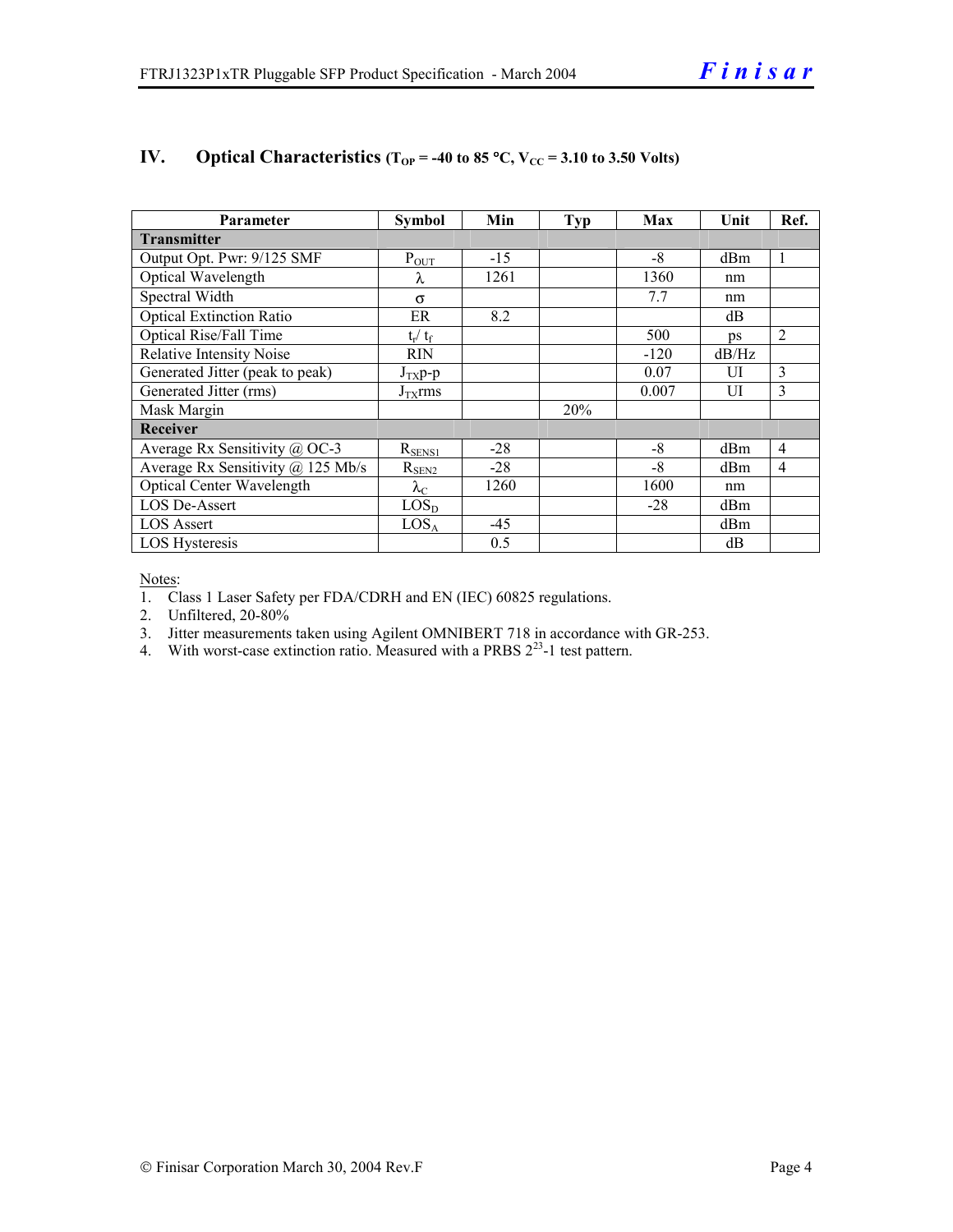#### **V. General Specifications**

| Parameter                     | <b>Symbol</b> | Min | Typ | Max        | <b>Units</b> | Ref. |
|-------------------------------|---------------|-----|-----|------------|--------------|------|
| Data Rate                     | <b>BR</b>     | 125 |     | 155        | Mb/sec       |      |
| <b>Bit Error Rate</b>         | <b>BER</b>    |     |     | $10^{-12}$ |              |      |
| Max. Supported Link Length on | $L_{MAX5}$    |     |     |            | km           |      |
| $9/125 \mu m$ SMF @ OC-3      |               |     |     |            |              |      |

Notes:

- 1. Compliant with SONET and SDH at the following rates: OC-3 IR-1/STM S-1.1 and OC-3 SR/STM I-1.
- 2. Tested with a PRBS  $2^{23}$ -1 test pattern.
- 3. Attenuation of 0.55 dB/km is used for the link length calculations (per GR-253 CORE). Distances are indicative only. Please refer to the Optical Specifications in Table IV to calculate a more accurate link budget based on specific conditions in your application.

#### **VI. Environmental Specifications**

Finisar 1310nm SFP transceivers have an industrial operating temperature range from  $-40^{\circ}$ C to  $+85^{\circ}$ C case temperature.

| <b>Parameter</b>           | Svmbol | Min | $\mathbf{T}_{\mathbf{V}\mathbf{p}}$ | Max | <b>Units</b> | Ref. |
|----------------------------|--------|-----|-------------------------------------|-----|--------------|------|
| Case Operating Temperature | L OD   | -40 |                                     |     | $\sim$       |      |
| Storage Temperature        | sto    | -40 |                                     | 100 | $\sim$       |      |

#### **VII. Regulatory Compliance**

Finisar transceivers are Class 1 Laser Products and comply with US FDA regulations. These products are certified by TÜV and CSA to meet the Class 1 eye safety requirements of EN (IEC) 60825 and the electrical safety requirements of EN (IEC) 60950. Copies of certificates are available at Finisar Corporation upon request.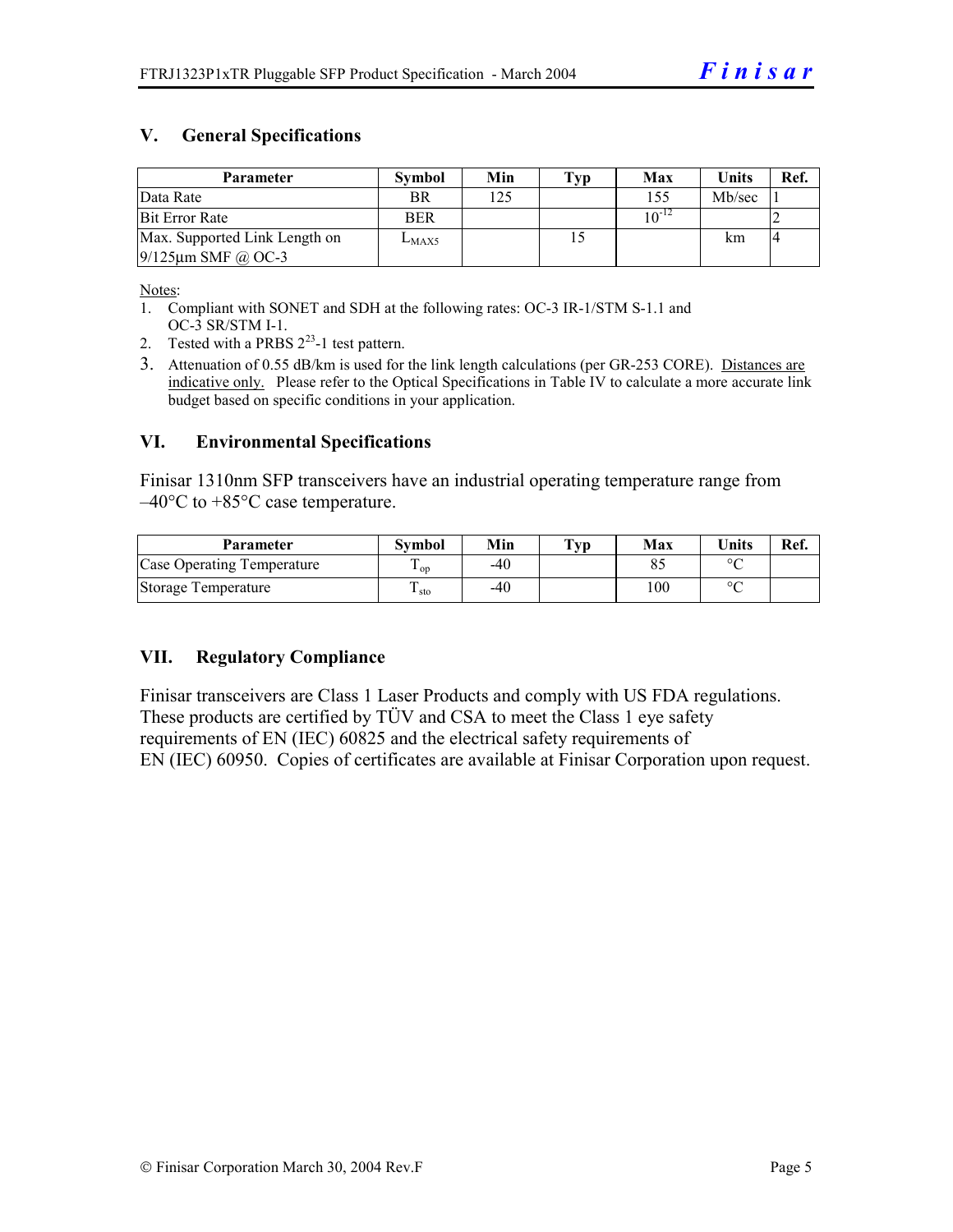#### **VIII. Digital Diagnostic Functions**

Finisar FTRJ1323P1xTR SFP transceivers support the 2-wire serial communication protocol as defined in the SFP MSA<sup>1</sup>. It is very closely related to the  $E^2$ PROM defined in the GBIC standard, with the same electrical specifications.

The standard SFP serial ID provides access to identification information that describes the transceiver's capabilities, standard interfaces, manufacturer, and other information.

Additionally, Finisar SFP transceivers provide a unique enhanced digital diagnostic monitoring interface, which allows real-time access to device operating parameters such as transceiver temperature, laser bias current, transmitted optical power, received optical power and transceiver supply voltage. It also defines a sophisticated system of alarm and warning flags, which alerts end-users when particular operating parameters are outside of a factory-set normal range.

The SFP MSA defines a 256-byte memory map in  $E^2$ PROM that is accessible over a 2-wire serial interface at the 8 bit address 1010000X (A0h). The digital diagnostic monitoring interface makes use of the 8 bit address 1010001X (A2h), so the originally defined serial ID memory map remains unchanged. The interface is identical to, and is thus fully backward compatible with both the GBIC Specification and the SFP Multi Source Agreement. The complete interface is described in Finisar Application Note AN-2030: "Digital Diagnostics Monitoring Interface for SFP Optical Transceivers".

The operating and diagnostics information is monitored and reported by a Digital Diagnostics Transceiver Controller (DDTC) inside the transceiver, which is accessed through a 2-wire serial interface. When the serial protocol is activated, the serial clock signal (SCL, Mod Def 1) is generated by the host. The positive edge clocks data into the  $SFP$  transceiver into those segments of the  $E^2$ PROM that are not write-protected. The negative edge clocks data from the SFP transceiver. The serial data signal (SDA, Mod Def 2) is bi-directional for serial data transfer. The host uses SDA in conjunction with SCL to mark the start and end of serial protocol activation. The memories are organized as a series of 8-bit data words that can be addressed individually or sequentially.

For more information, please see the SFP MSA documentation<sup>1</sup> or Finisar Application Note AN-2030.

Digital diagnostics for the FTRJ1323P1xTR are externally calibrated by default.

Please note that evaluation board FDB-1018 is available with Finisar ModDEMO software that allows simple to use communication over the 2-wire serial interface.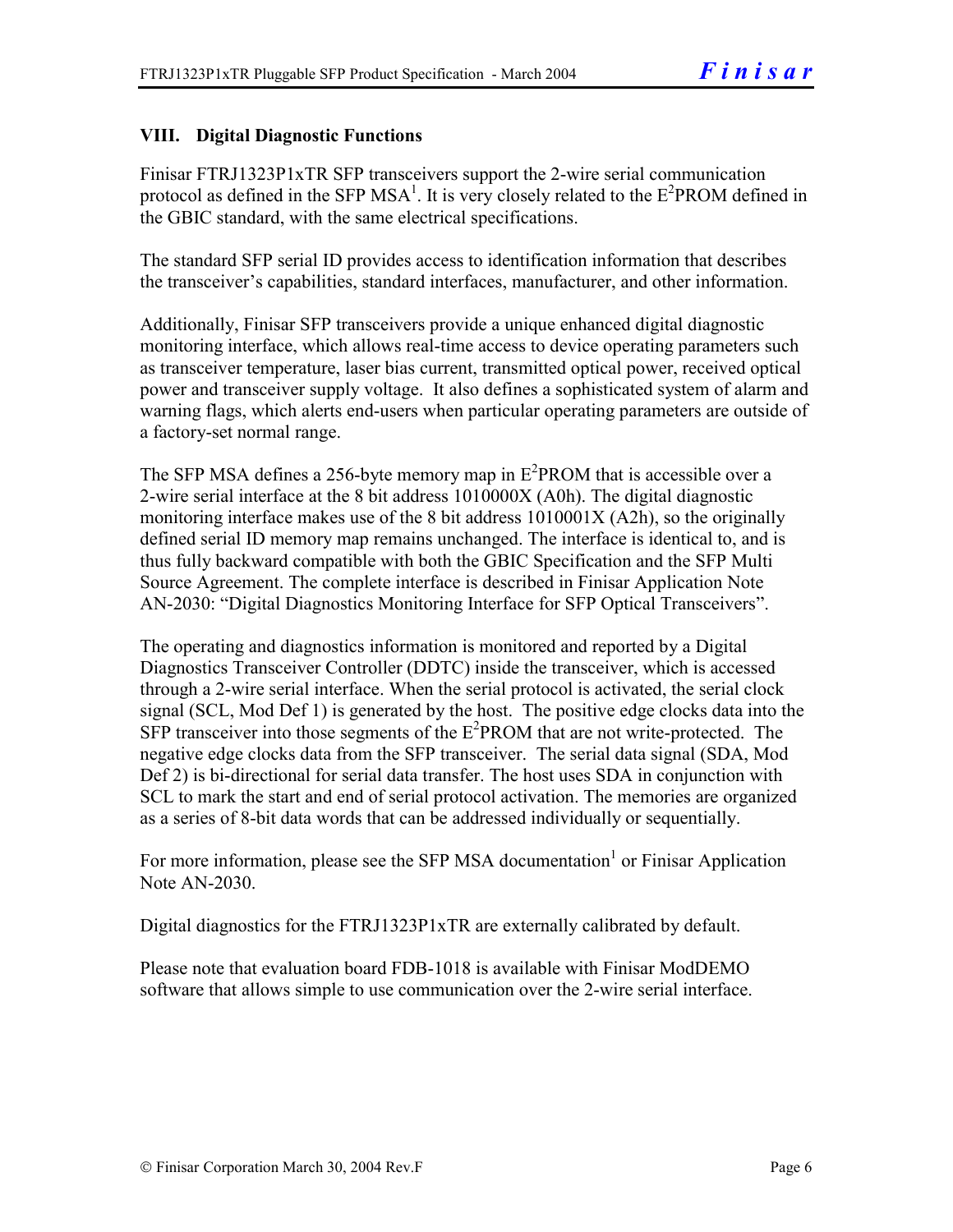#### **IX. Mechanical Specifications**

Finisar's Small Form Factor Pluggable (SFP) transceivers are compatible with the dimensions defined by the SFP Multi-Sourcing Agreement (MSA)<sup>3</sup>.



### **FTRJ1323P1BTR**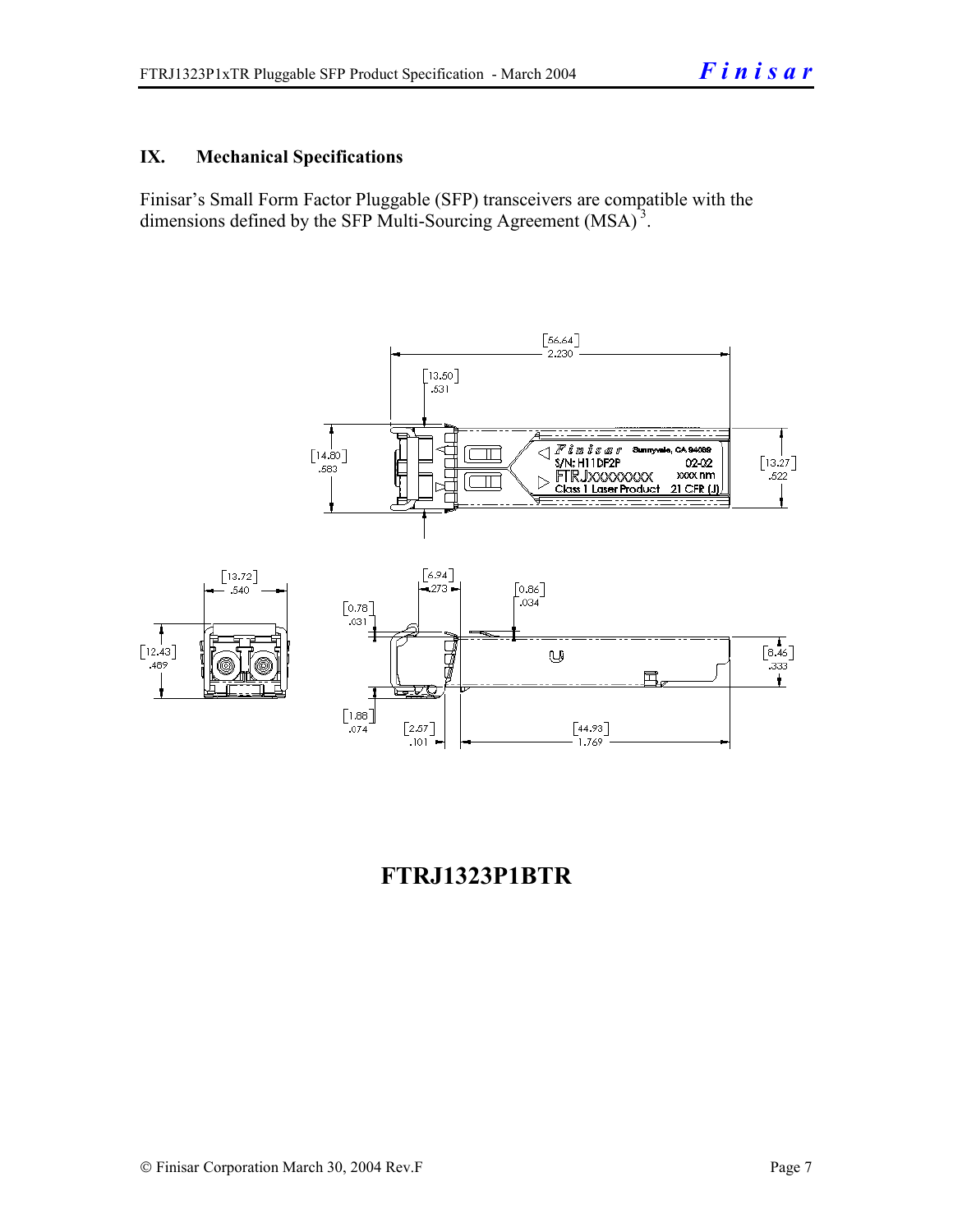



### **FTRJ1323P1WTR**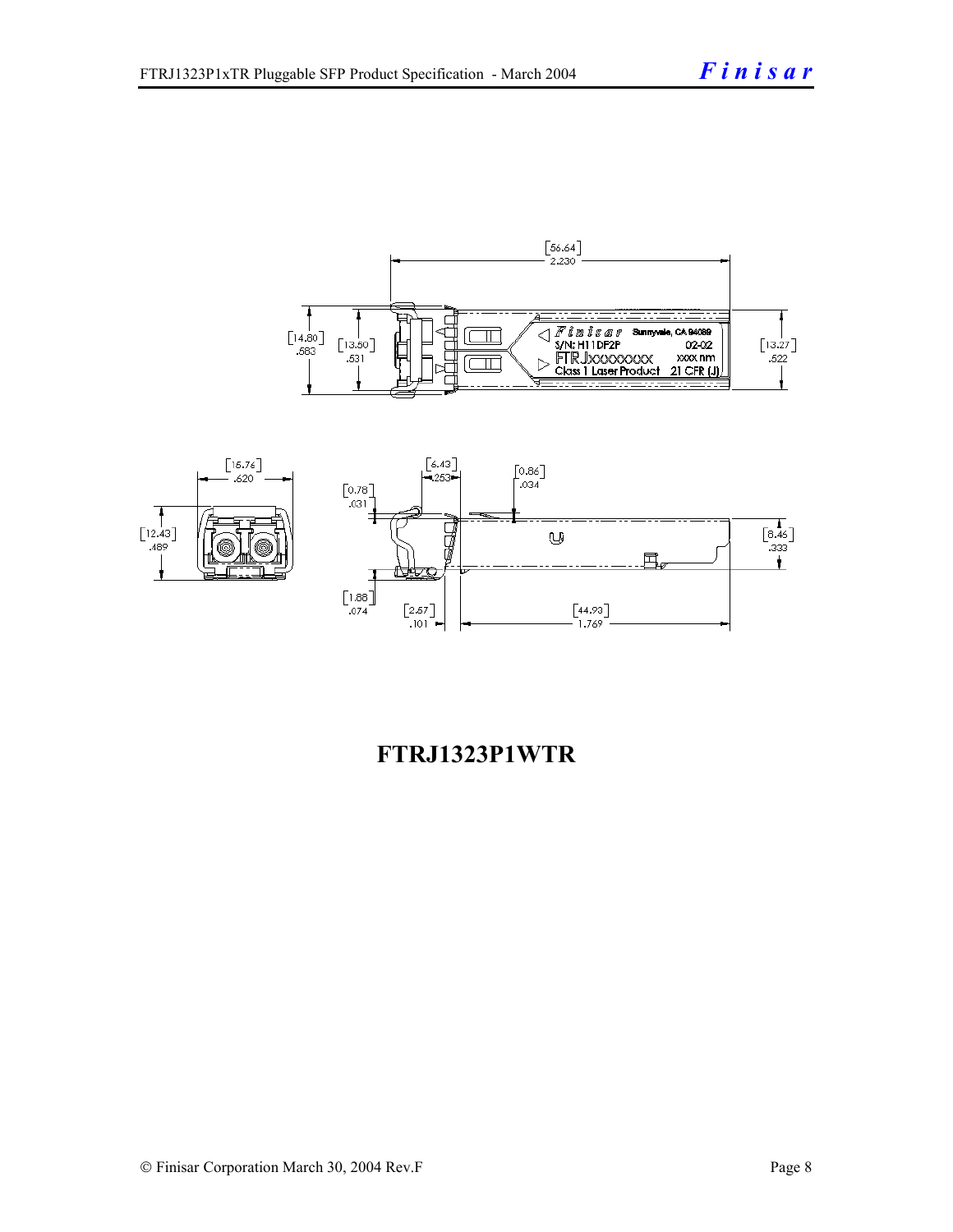#### **X. PCB Layout and Bezel Recommendations**

 $\hat{\triangle}$ Through Holes are Unplated  $\Delta$ atum and Basic Dimension Established by Customer  $\triangle$ Rads and Vias are Chassis Ground, 11 Places

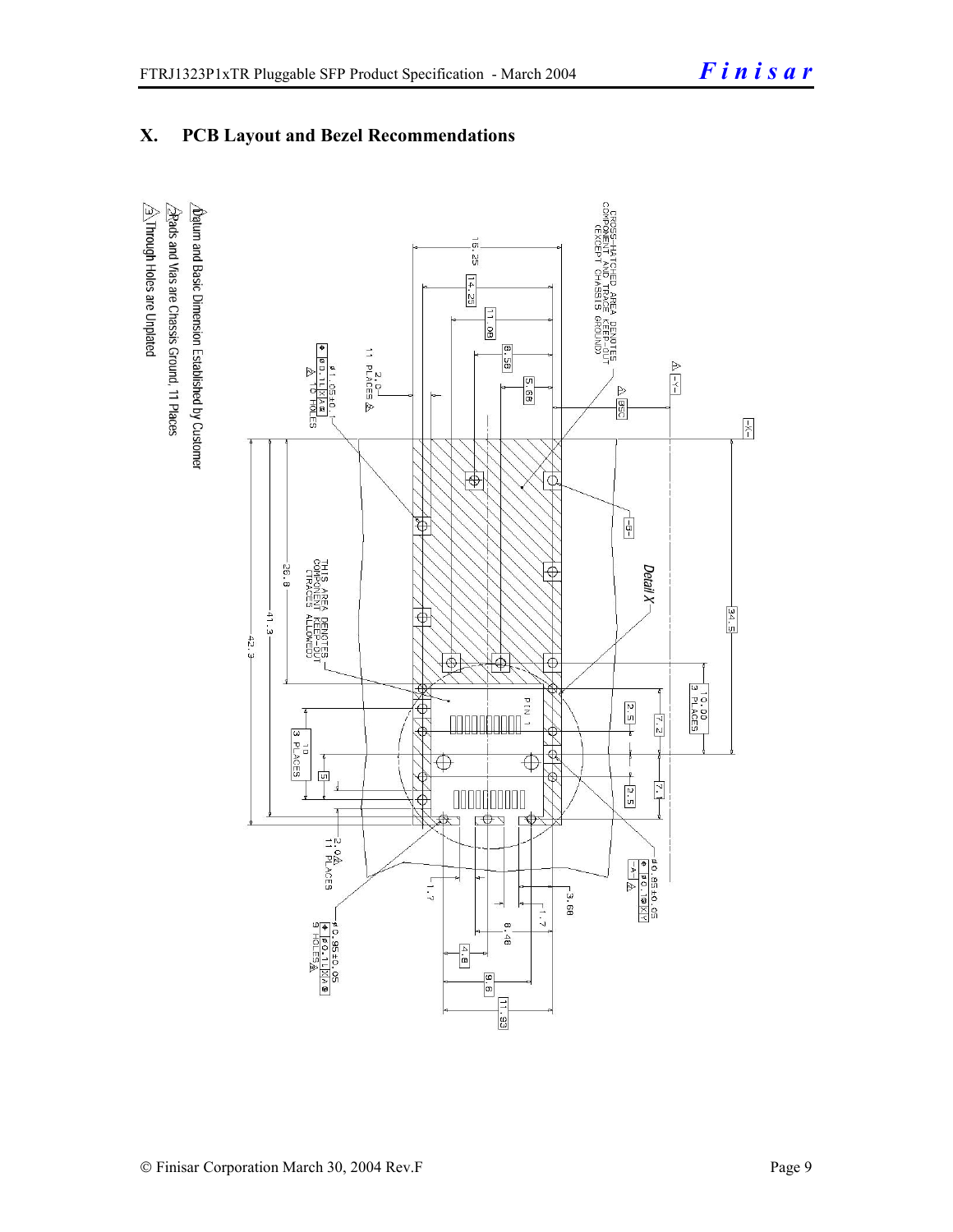

NOTES:

- $\triangle$  MINIMUM PITCH ILLUSTRATED, ENGLISH DIMENSIONS ARE FOR REFERENCE ONLY
- 2. NOT RECOMMENDED FOR PCI EXPANSION CARD APPLICATIONS